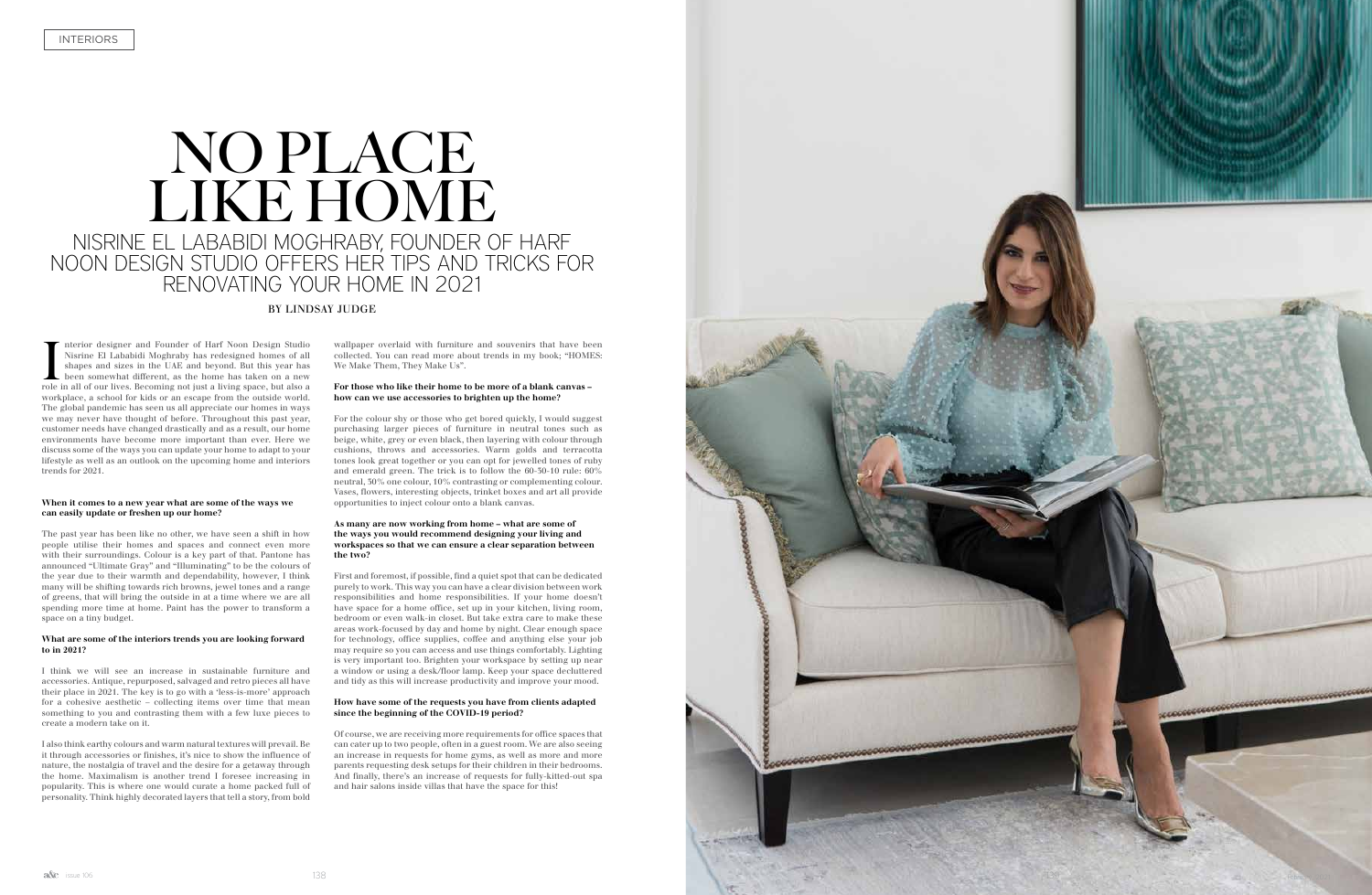## **Can you share with us some tips and tricks for maximising the size of your home?**

- The first trick is to keep it clutter-free and designate areas for storage that are easy for everyone to use.
- Having your storage units hanging off the floor also clears floor space and maximises the use of your walls. Think hanging sideboards, tv units, etc.
- Using mirrors will multiply the feeling of space and they bounce off the light to make rooms feel larger and brighter.

## **How important is it to have a home environment that you love?**

It is extremely important. Our homes are reflections of us and they are our sanctuaries, so if we do not love them they can become toxic and you may not want to spend time there. If you are the type of person that dines out every day or would prefer staying in hotels over the weekend, then make some changes to your home and see how that all changes!

## **What are some tips and tricks for those with kids to ensure a balanced living environment?**

Having a home with kids does not mean losing style. I often advise my clients to go for baby and toddler safe options when it comes to tables, for example, choosing round tables, or upholstered ottomans and then layering them with accessories that won't break like coffee table books, a small metal tray with a trinket box, some wooden vases and perhaps even an X&O set. You can even decorate with shells collected from a beach trip or some interesting sticks from a walk in the park! Candles are also very safe to style with, but be careful when lighting them with kids around.









Another important thing is to include their toys in your living space but dedicate an area for their play. That could be a small corner with big baskets for toys that they can tidy up on their own - it also means the space looks tidy. Having a soft rug is also nice for them to sit and play on. You can carve up a small reading nook for example under the stairs or create a boho-style tent that is cute and stylish at the same time. They will love you even more for that!

## **What is the one thing we should invest in the home for 2021?**

Elevate your home with dramatic touches of luxury and bring the ultra-glamorous trend to your living environment. Consider how playful opulence and patterns lift an interior's moods, redefining the home with all the comforts and refinements of boutique hotels. This can be incorporated by adding geometric shapes, luxury velvets, monochrome prints and cashmere throws.